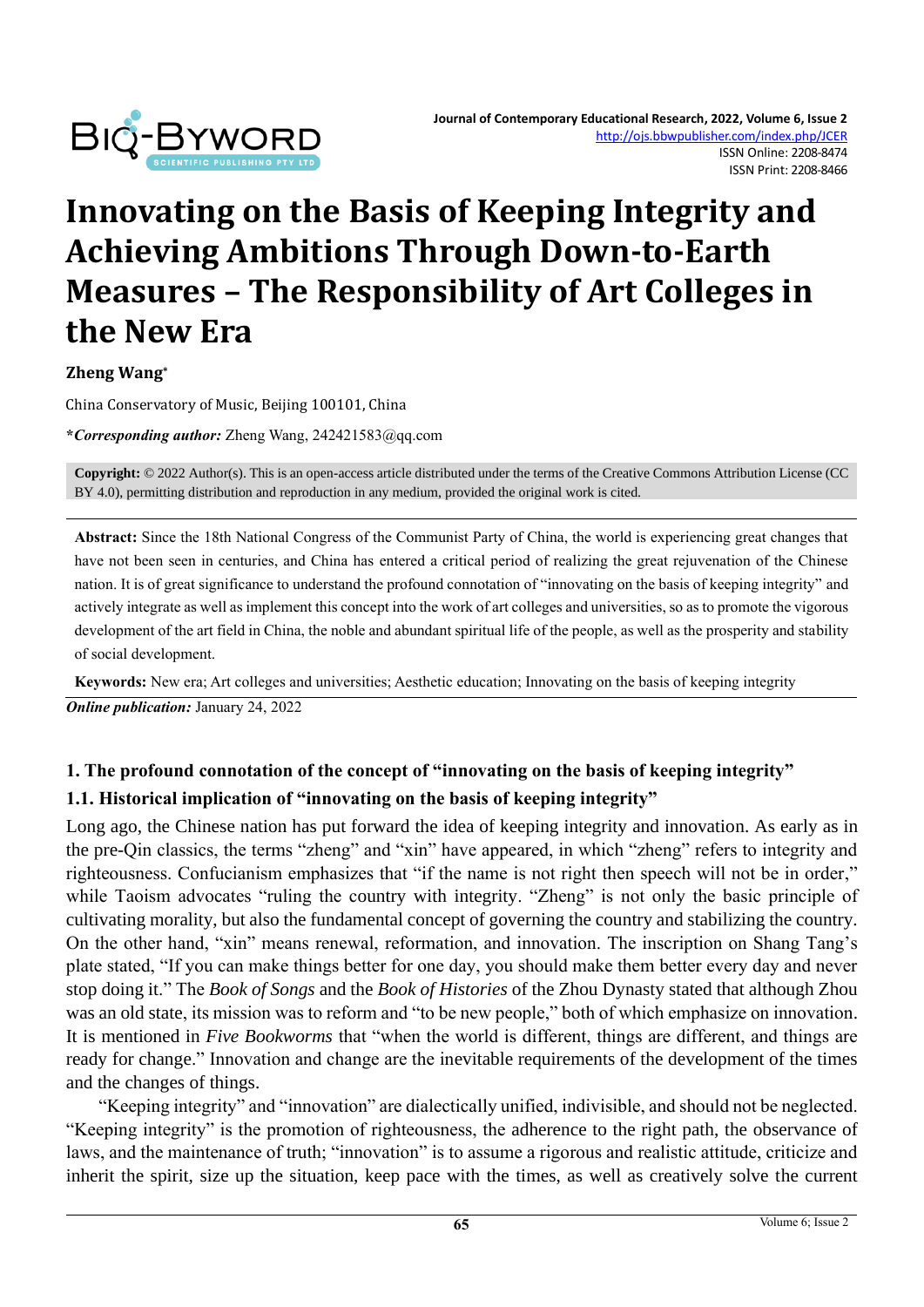problems. Throughout the five thousand years of historical evolution, the Chinese nation has faced various impacts and challenges, but its fundamental source of strength has always been the same – to strive for survival and strength, self-renewal, integrity, and innovation.

## **1.2. Connotation of "innovating on the basis of keeping integrity"**

Since socialism with Chinese characteristics entered a new era, the concept of "innovating on the basis of keeping integrity" has been given more connotation of the times. The concept requires the adherence to the Marxist position, viewpoint, and method in the construction of socialist modernization, the compliance to the law of social development, the assimilation of historical experience, the emphasis on the basic national conditions, being rooted in traditional culture, the change of existing things, solving of the current problems on the grounds of concept and means innovation, the constant creation of new practical and cognitive achievements which are consistent with the unity of regularity and purpose, as well as the constant exploration of a new realm for the development of Marxism in China. "Innovating on the basis of keeping integrity" is an organic combination of value orientation, development direction, and reality orientation.

## **2. The natural advantage of the art field in "innovating on the basis of keeping integrity"**

Art is an indispensable part of inheriting human cultural civilization and enriching human spiritual life. Each era has its own artistic style, category, and content, with unlimited development potential. However, the artistic style of each era has internal indivisible continuity. The history of art development is not only the history of human aesthetic development, but also that of human civilization and social changes. "Innovating on the basis of keeping integrity" is an inherent feature and inevitable requirement of the development of the art field. The art field naturally has the advantage of growing in the concept of "innovating on the basis of keeping integrity."

## **2.1. Art is an important way to improve personality and solidify faith**

One of the motives of art is to record and preserve valuable objects in an aesthetic way. These valuable objects include emotions, thoughts, beliefs, events, scenes, and so on. Great art can occupy the highest observation point of the human spiritual life, guide one into a state of soul through strategic exaggeration of things, as well as help one to deeply appreciate complex emotions, such as sublimity, awe, and sadness, so as to adjust the imbalance in temperament, find one's own dignity and pleasure, as well as develop in a better direction. therefore, art is an important way to improve personality and solidify faith. "Innovating on the basis of keeping integrity" in the field of art is the persistence and praise of noble and beautiful emotions with diversified artistic means [1].

## **2.2. Art is an important carrier for recording history and inheriting civilization**

Tradition is a river. Traditional art has been continuously divided, exchanged, and merged in the long river of human history, so as to form today's diverse and unified art world. Therefore, the history of art is not a constant continuation of the traditional art form, but rather a history of "transmission" and "inheritance." "Transmission" is the excavation and arrangement of traditional art and the continuation of artistic symbols; "inheritance" is the understanding and reconstruction of culture as well as the inheritance of innovation and the living state. The integrity and innovation of art are precisely reflected in the process of "transmission" and "inheritance."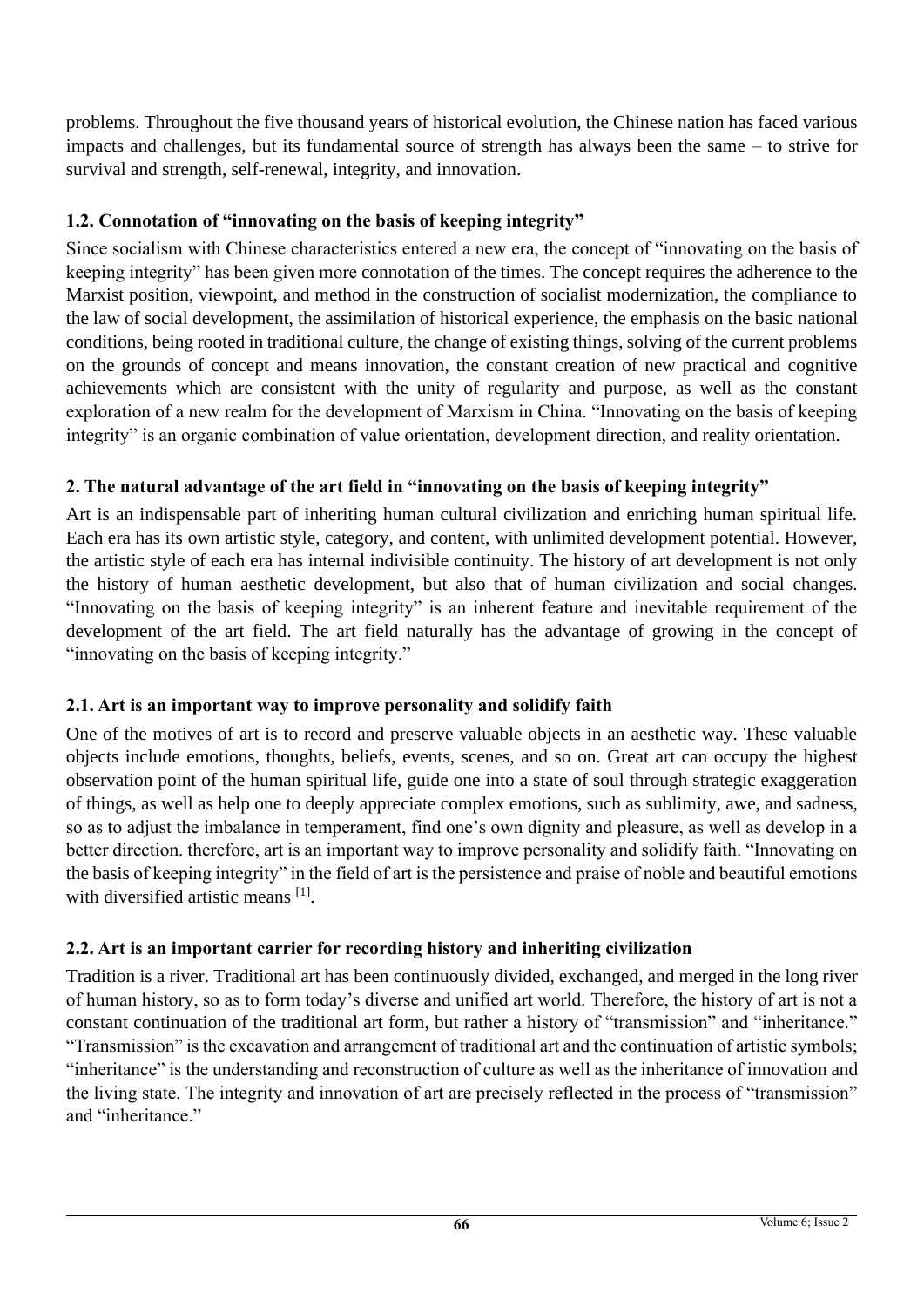#### **2.3. Art is an important way to spread ideas and soften boundaries**

With the accelerated development of globalization, economic exchanges among countries around the world are becoming more and more frequent, accompanied by the intensification of conflicts between cultures and civilizations. Dealing with globalization while improving the relationship between different civilizations has become a worldwide topic. In response to this problem, Xiaotong Fei, one of the famous founders of sociology and anthropology in China, has put forward the concept of "achieving one's own goal yields gratification, but lending a hand to consummate the goal of others doubles the satisfaction; one's own goals and that of others can be unified, thus the world can be harmonized." He also called on everyone to promote the development of human culture to a higher level – the artistic realm. As an integral part of culture, art has the power of softness and firmness. The integrity and innovation in art are emphasized to respect the diversity of human cultural forms and spread cultural ideas as well as values through vivid, appropriate, and acceptable art forms, so as to enhance cultural identity, soften borders, as well as promote social harmony and world peace.

## **3. Four dimensions to apply the concept of "innovating on the basis of keeping integrity"**

As the main position for cultivating art talents, prospering the art field, and enriching the spiritual and cultural life of the people, "innovating on the basis of keeping integrity" is not only the internal requirement of art colleges and universities for their own development in the art field, but also the responsibility of art colleges and universities in the new era [2].

## **3.1. Artistic creation: Profound conception, and playing a role of publicity and guidance**

Artistic creation is the first link in the development and operation of the art field. The level of artistic creation directly affects the public's aesthetic taste and social spirit.

Holding an important position for artistic creation, art colleges and universities play important roles in reflecting people's life and establishing the social spirit. Ke Ma, the former vice president of China Conservatory of Music, created more than 200 works in his life. His works such as "Naniwan," "We Workers Have Power," "The White-Haired Girl" (in cooperation with Wei Qu, Lu Zhang, Yu Xiang, etc.), and "The Marriage of Young Blacky" do not only have high artistic value, but also eulogize the great practice of the people and are still widely sung today. Beihong Xu, the former president of the Central Academy of Fine Arts, created works such as "Put Down Your Whip" and "The Foolish Old Man Moves a Mountains," praising the Chinese people's indomitable perseverance and tenacious will to win the War of Resistance.

Social life and human practice are the inexhaustible source of artistic creation. The art creators of art colleges in the new era should always care about politics and the people, adhere to the people-centered orientation, and create works with thought, temperature, and quality to resonate with the people's hearts. It is important to adhere to the correct view of the overall situation and role, strive to tell Chinese stories well, spread the Chinese voice, carry forward the Chinese spirit, and display the Chinese image, so as to convince people with reasons, move people with emotions, and form bridges between China and foreign countries.

## **3.2. Art performance: Eliminate vice, exalt virtue, and serve the people**

Artistic performance is the core of artistic activities. Art performance is neither an elite art that serves a few people, nor a performance that blindly caters to the market. It shows the excellent art works loved by the public with exquisite artistic skills and profound artistic understanding, which plays a role in leading the public and inspiring people. Such artistic performance has strong vitality.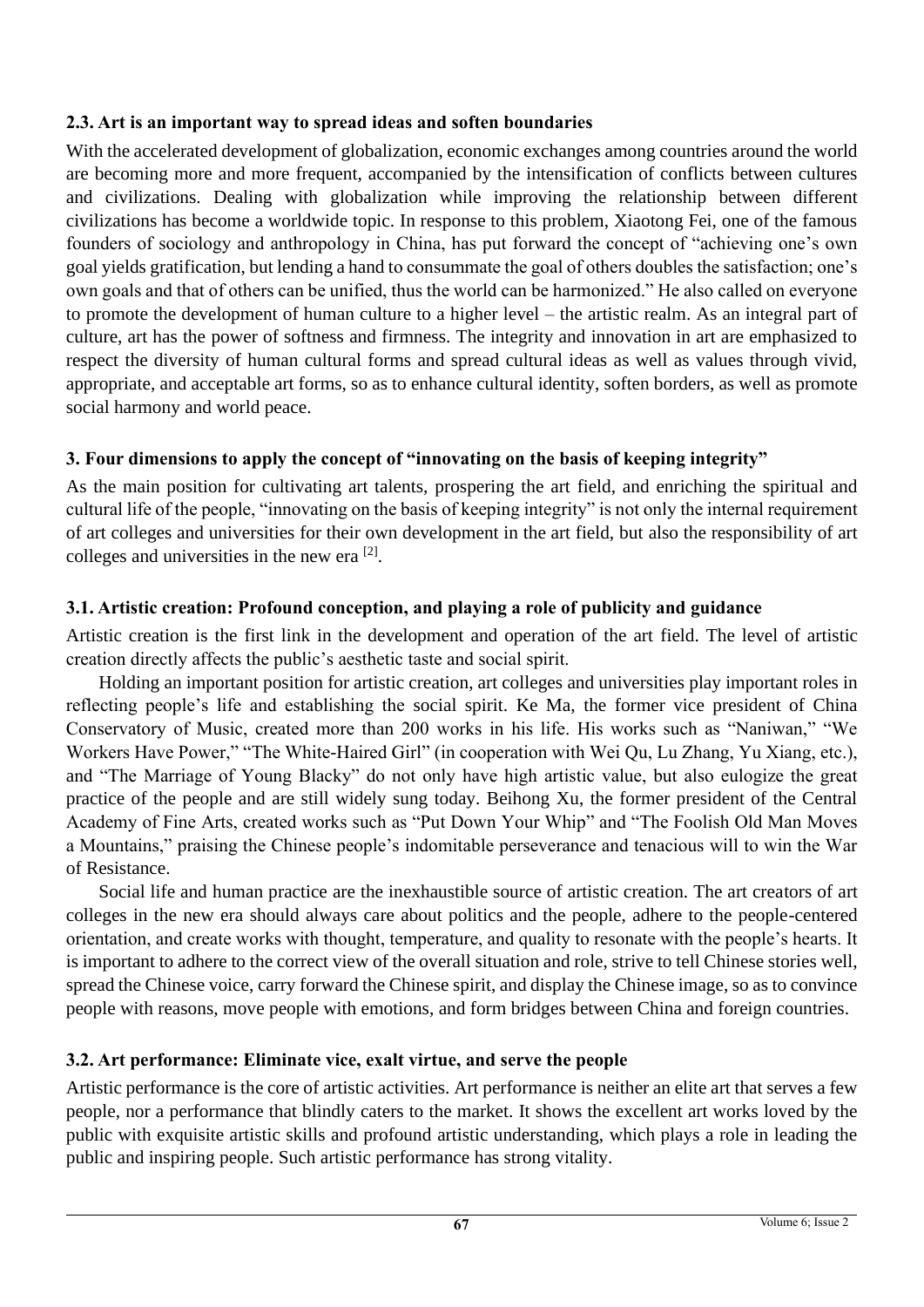In the new era, teachers and students in art colleges and universities should be determined to become the vanguard of literature and art to eulogize the great practice of the people and publicize the party's principles and policies, inherit the "red gene," continue the "spiritual blood," resist the vulgar culture, and serve the people. The teachers and students of China Conservatory of Music have always been at the forefront. Operas such as the "Daughter of the Party" and songs such as the "Story of Spring," "Entering the New Era," and "Rivers and Mountains" do not only have high aesthetic value, but they are also deeply loved by the people. A group of outstanding performing artists, such as Dehai Liu, Fengzhi Jiang, and Mingyuan Liu, have devoted their lives to the development and innovation of the performance of national musical instruments and the wide dissemination of national music works, making indelible contributions to the penetration of national music into the masses and the hearts of the people.

The measure of eliminating vice, exalting virtue, and serving the people is the right path that performers in art colleges and universities in the new era should adhere to. On this basis, it is the "innovation" that performers should pursue to devote themselves to, widely learn from, and explore richer performance forms.

#### **3.3. Professional development: Cultural confidence, harmony, and symbiosis**

Art colleges and universities are important for cultural construction and building cultural self-confidence. Several art colleges and universities have made remarkable achievements in these fields. For example, based on Chinese music tradition and future development goals, China Conservatory of Music has put forward the 12-character school running concept of "inheriting Chinese studies, promoting national rhyme, educating national instruments, and strengthening national voice" as well as creatively reconstructed the discourse system of Chinese music schools. In order to promote the establishment, inheritance, and development of different music cultures and music schools around the world as well as the mutual understanding and exchange of music cultures in various countries, China Conservatory of Music has initiated and established the "Global Music Education Alliance," which has made great contributions to promoting the exchange and cooperation of international music education institutions and developing the cause of global music education.

Adhering to cultural self-confidence and inheriting the Chinese tradition are the fundamental footholds for the professional development of art colleges in the new era, while respecting different civilizations and promoting harmony as well as symbiosis are innovations based on integrity.

#### **3.4. Talent training: Pay equal attention to morality and art as well as educate people in an all-round way**

As early as the Xia, Shang, and Zhou Dynasties in China, ancient sages attached great importance to the union of morality and art. Through making rites and music, they formed a fairly flawless system of rites and music, which was popularized as the enlightenment of rites and music in morality and ethics, so as to maintain the harmony of human relations in social order. Ritual and music complement each other and constitute a complete and orderly social, political, and cultural system. Ritual and music civilization has had a significant and far-reaching impact on the history of Chinese civilization for thousands of years, and it still has strong vitality.

In the new era, cultivating talents with all-round development of morality, intelligence, body, art, and labor has become the primary goal of talent training. Teaching and educating people in art colleges is not only to teach students to master exquisite artistic skills, but also organically integrate the teaching of knowledge and skills along with the cultivation of correct outlook on life, values, and world outlook to shape their intelligence, skills, and personality as a whole <sup>[3]</sup>. China Conservatory of Music insists on building morality and cultivating people as the central link of talent training. It runs ideological and political